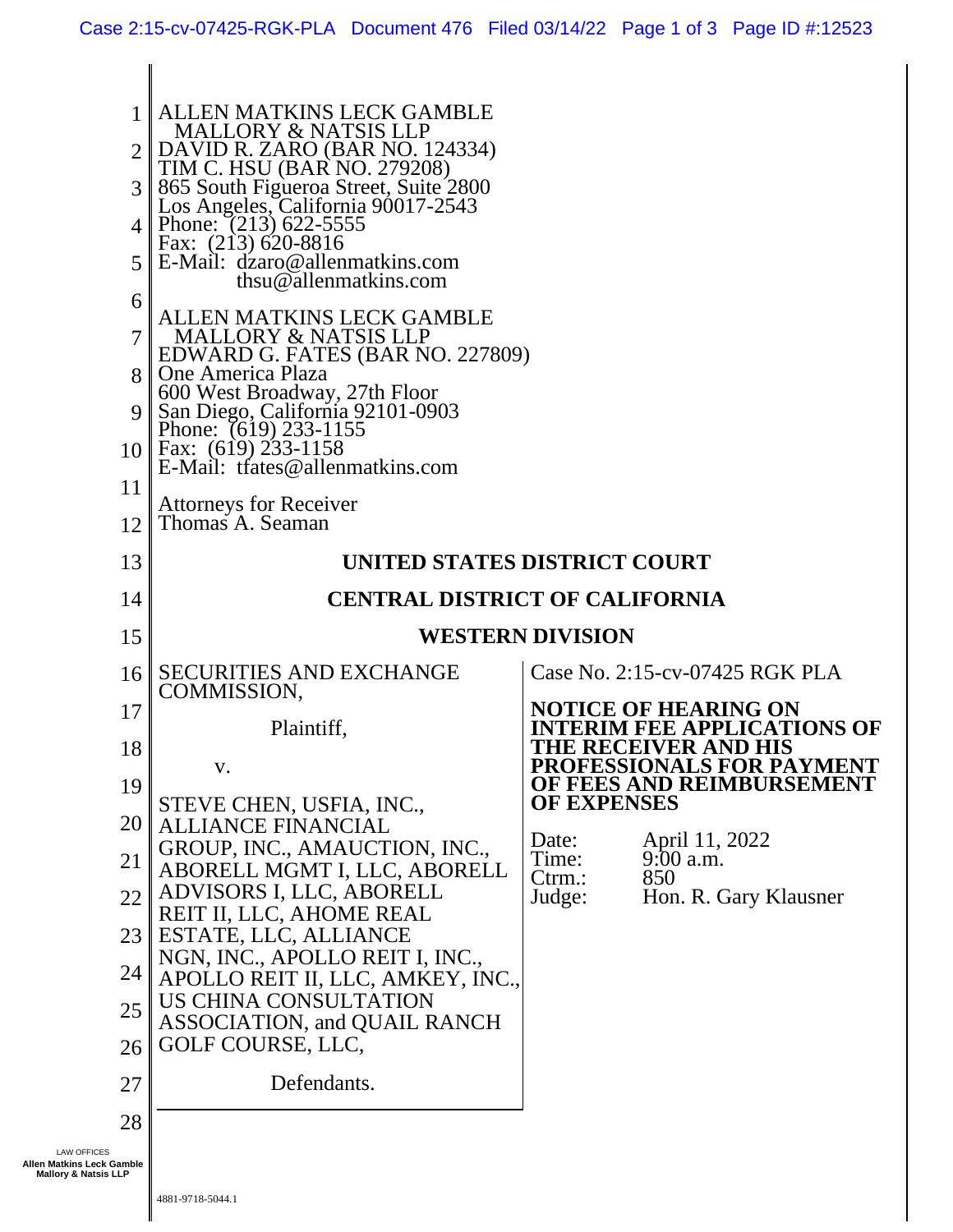## **TO ALL INTERESTED PARTIES:**

2

1

**PLEASE TAKE NOTICE** that on April 11, 2022, at 9:00 a.m. in

3 Courtroom 850 of the above-entitled Court, located at 255 East Temple Street,

4 Los Angeles, California 90012-3332, the Court will consider the interim applications

5 of Thomas A. Seaman ("Receiver"), the Court-appointed permanent receiver for

6 Defendants USFIA, Inc., Alliance Financial Group, Inc., Amauction, Inc., Aborell

7 Mgmt I, LLC, Aborell Advisors I, LLC, Aborell REIT II, LLC, Ahome Real

8 Estate, LLC, Alliance NGN, Inc., Apollo REIT I, Inc., Apollo REIT II, LLC,

9 Amkey, Inc., US China Consultation Association, Quail Ranch Golf Course, LLC,

10 and their subsidiaries and affiliates (collectively, "Receivership Entities") and his

11 general counsel, Allen Matkins Leck Gamble Mallory & Natsis LLP ("Allen

12 Matkins"), for approval and payment of fees and expenses ("Applications").

13 14 15 The following table summarizes the fees incurred, interim payment requested, and costs requested by the Receiver and Allen Matkins for the period July 1, 2021, through December 31, 2021:

| 16<br>17       | <b>Applicant</b>                                                                       | <b>Fees</b><br><b>Incurred</b> | <b>Interim</b><br><b>Payment</b><br><b>Requested</b> | <b>Costs</b>          | <b>Total</b><br><b>Payment</b><br><b>Requested</b> |
|----------------|----------------------------------------------------------------------------------------|--------------------------------|------------------------------------------------------|-----------------------|----------------------------------------------------|
| 18<br>19       | Thomas A. Seaman,<br>Receiver                                                          | \$132,871.50                   | \$119,584.35<br>$(90\%)$                             | \$0.00<br>$(100\%)$   | \$119,584.35                                       |
| 20<br>21<br>22 | <b>Allen Matkins Leck</b><br>Gamble Mallory &<br>Natsis LLP,<br><b>General Counsel</b> | \$48,684.60                    | \$38,947.68<br>$(80\%)$                              | \$316.25<br>$(100\%)$ | \$39,263.93                                        |

23

24 25 26 27 **Procedural Requirements:** If you oppose the Applications, you are required to file your written opposition with the Office of the Clerk, United States District Court, 255 East Temple Street, Los Angeles, California 90012-3332 and serve the same on the undersigned not later than 21 calendar days prior to the hearing.

28